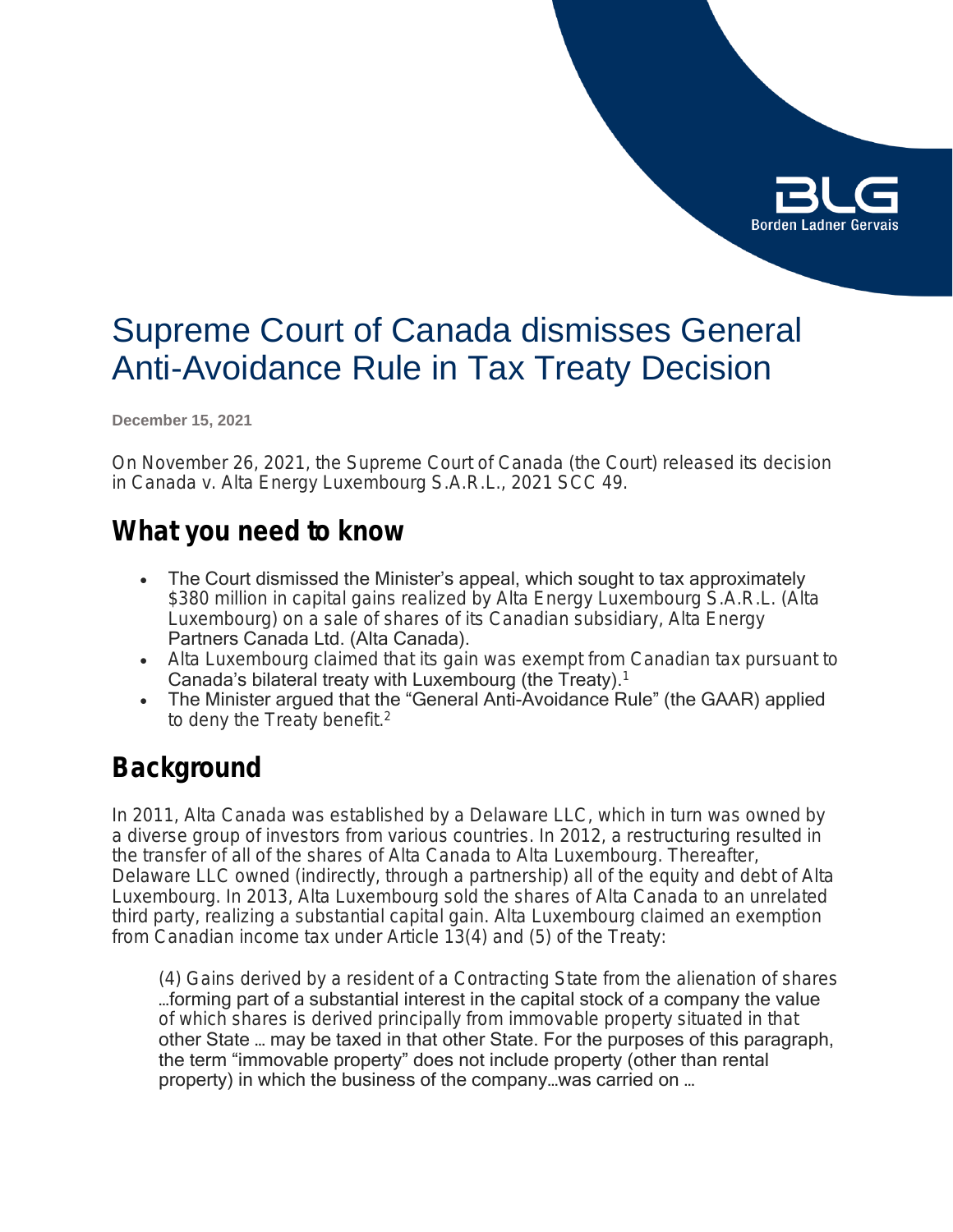(5) Gains from the alienation of any property, other than that referred to in paragraphs 1 to 4 shall be taxable only in the Contracting State of which the alienator **is a resident** .

The Minister initially reassessed on the basis that Alta Canada did not carry on a business through its Canadian immovable property, and therefore the "business property" carve-out in Article 13(4) did not apply. In the alternative, the Minister applied GAAR to deny the treaty benefit. The Minister accepted that Alta Luxembourg was a resident of Luxembourg for purposes of the Treaty. After the Tax Court level, the Minister abandoned its position that Alta Canada did not carry on a business on the immoveable property, leaving only its GAAR position for the appeal.

The Minister claimed that even though the Treaty allocated taxation rights under Article 13(4) and (5) based on the residence of the taxpayer, since there was an avoidance transaction, it was insufficient to simply apply the words of the Treaty - the underlying rationale of the Treaty must also be considered. The Minister argued that the rationale underlying the distributive provisions of the Treaty allocates taxing rights to the country with the closer economic connection to the income in question. The Minister argued that even the business property carve-out in Article 13(4) was based on the same underlying rationale. In the facts of this case, the Minister argued, Canada did not surrender the right to tax the gain to Luxembourg, since Alta Luxembourg did not have any close economic connections with Luxembourg.

The courts below both found in favour of the taxpayer. The Tax Court of Canada held that Alta Luxembourg's gains were Treaty-protected and that the GAAR did not apply to deny the tax benefit under the Treaty.<sup>3</sup> At the Federal Court of Appeal, the only issue was whether the avoidance transaction was abusive under the GAAR. Again, the Minister's appeal was dismissed. The FCA found that "…the object, spirit and purpose of the relevant provisions of the [Treaty] is reflected in the words chosen by Canada and Luxembourg. Since the provisions operated as they intended to operate, there was no abuse." 4

## **GAAR framework**

The application of the GAAR is a three-part process that asks whether:

- 1. There is a tax benefit;
- 2. There is an avoidance transaction; and
- 3. The avoidance transaction is abusive.

Since Alta Luxembourg did not dispute that there was a benefit and an avoidance transaction, the Court was only tasked with deciding whether the transaction was abusive to the provisions of the Treaty.

The Court followed a two-step process in determining whether the avoidance transaction was abusive:

- 1. Determine the object, spirit, and purpose of the relevant provisions; and
- 2. Determine whether the transaction is abusive in light of the first step.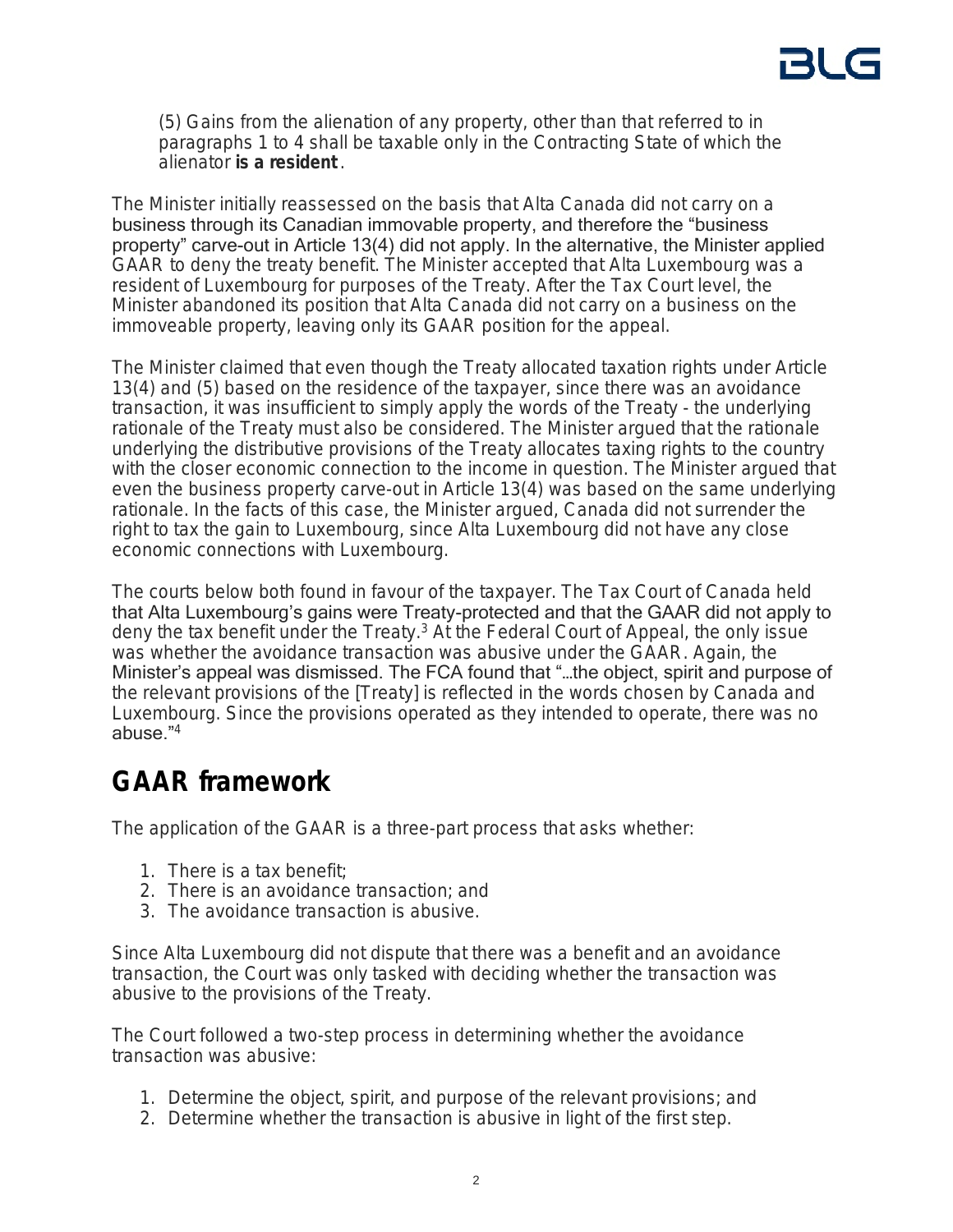

## **GAAR vs. Duke Principle**

The "Duke Principle" is the general proposition that a Canadian taxpayer may arrange their affairs to minimize the amount of tax payable contingent on a taxpayer's compliance with the provisions of the Act.<sup>5</sup> The GAAR functions as a limit on the Duke Principle, to prevent abusive tax avoidance transactions and deny tax benefits that are inconsistent "with the object, spirit, or purpose of the provisions relied upon by the taxpayer." 6

In determining whether a beneficial avoidance transaction is abusive, the Minister has the onus of demonstrating that the outcome achieved, while compliant with the Act, "defeats the underlying rationale of the provisions that are relied upon."<sup>7</sup> The Court is required to undertake a "textual, contextual, and purposive analysis" in determining whether a transaction is abusive in light of the underlying rationale of the provisions relied on.<sup>8</sup>

## GAAR's restricted scope

In deciding whether to apply the GAAR, the Court's contextual analysis centered on general principles of treaty interpretation and sought to identify both countries' intentions in entering into the provisions of the Treaty. The majority decision by Justice Côté was quick to caution against conflating the application of the GAAR with a value statement on tax avoidance, noting that:

First and foremost, tax avoidance is *not* tax evasion, and there is no suggestion by either party that the transaction in this case was evasive. In addition, tax avoidance should not be conflated with abuse. Even if a transaction was designed for a tax avoidance purpose and not for a *bona fide* non-tax purpose, such as an economic or commercial purpose, it does not mean that it is necessarily abusive within the meaning of the GAAR.<sup>9</sup>

The Court cautioned against findings of abuse merely because there was little tax paid in Luxembourg:

The fact that Alta Luxembourg paid less tax in Luxembourg on this gain than it would have paid if it were a Canadian resident paying tax in Canada changes nothing in this determination. As noted by this Court in *Copthorne*, "determining the rationale of the relevant provisions of the Act should not be conflated with a value judgment of what is right or wrong nor with theories about what tax law ought to be or ought to do."<sup>10</sup>

The Court considered the interpretive relevance of the Organisation for Economic Cooperation and Development (OECD) Commentaries to the OECD Model Treaty.<sup>11</sup> The Minister had relied on revisions to the Commentaries to the OECD Model Treaty in 2003, which stated that domestic anti-avoidance measures implemented by treaty countries could take precedence over the provisions of a bilateral tax treaty. The Minister argued that it was not, therefore, necessary for Canada and Luxembourg to include specific anti-avoidance measures in the Treaty, because it was open for both of them to simply apply domestic anti-avoidance rules, including GAAR, to prevent abuses. However, the 2003 Commentaries were revised *after* the signing of the Treaty between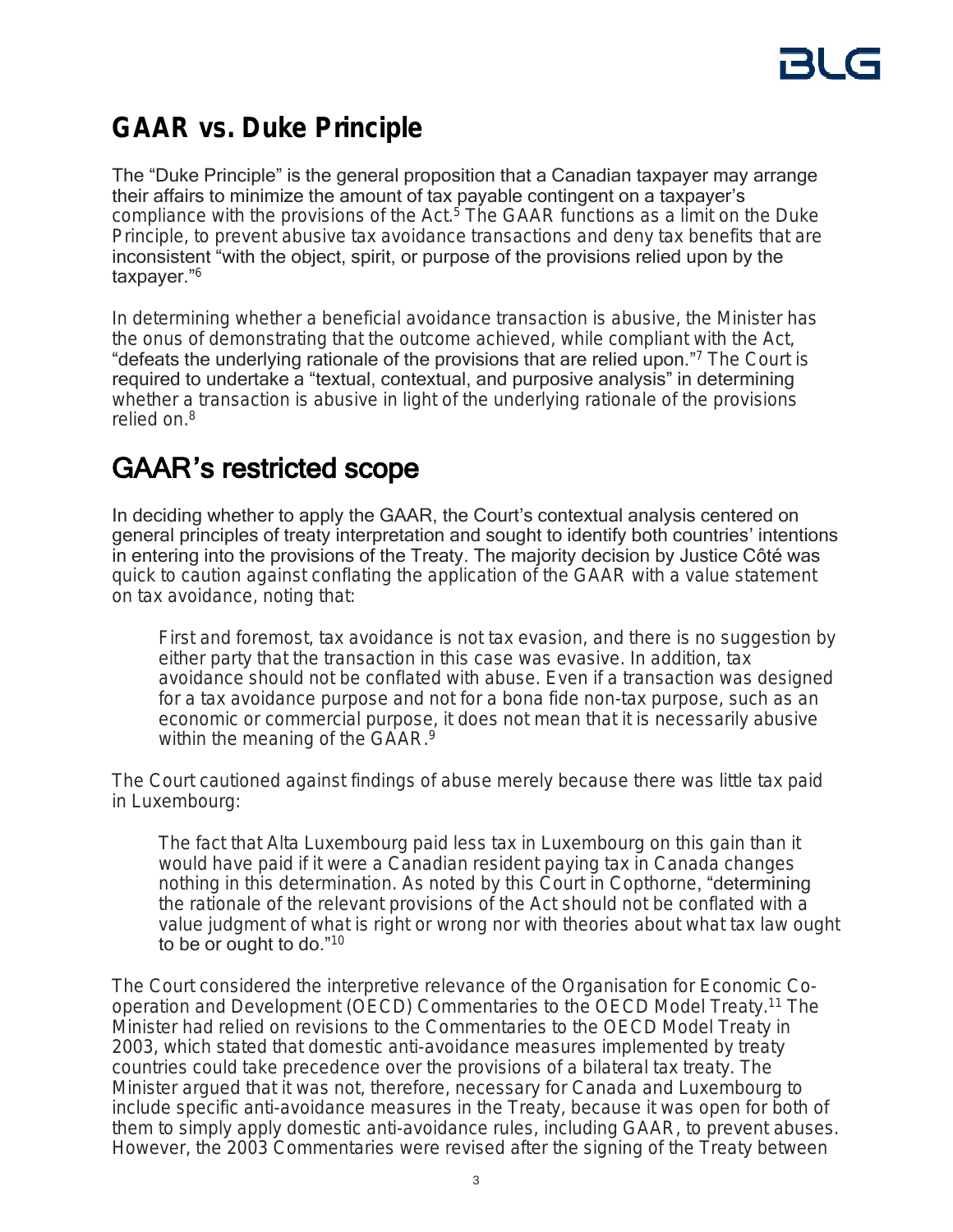Canada and Luxembourg in 1999, and did not previously include the discussion on domestic anti-abuse rules. While the Court acknowledged the persuasive value of the OECD Model Treaty and its Commentaries, the Court found that revisions subsequent to the negotiation of a treaty "do not reflect the intentions of the drafters of the treaty" and in this case, "contradict the views previously expressed."<sup>12</sup> In fact, Luxembourg had registered an observation to the Commentaries stating that it disagreed that there is no conflict between domestic anti-abuse provisions and treaties, noting that such measures should either be expressed in a treaty itself or negotiated between the parties pursuant to the treaty's mutual agreement procedures. $13$ 

Without clear evidence of a contrary rationale, the Court held that the true intention of the parties was found in the words of the Treaty itself, reflecting the original bargain struck between the countries. The Court stated that courts should not "usurp the role of the Governor in Council by allowing for judicial amendment... against the expressed wishes of the contracting states."<sup>14</sup>

Further, the Court held that GAAR cannot turn on broad policy rationales or the objectives of a particular treaty as a whole. The Court noted that the abuse analysis should be focused and specific, rather than a "search for an overriding policy" such as "avoiding double taxation or encouraging trade and investment." 15

# "Rationale " of the Treaty provisions

Central to the Minister's argument was that that the benefits of the Treaty, including distributive provisions in Article 13(4), were intended to be available only to a person with sufficient substantive economic connections to their state of residence.<sup>16</sup>The Minister argued that the stronger economic connection between Alta Luxembourg and Canada should allow Canada to tax the gain despite the wording of Article 13(4) and despite acknowledging Alta Luxembourg having a legal seat and residence in Luxembourg. The court found this interpretation as too much of an expansion on the conditions of residency.

The Court refused to read-in a condition that Treaty benefits are available only to those residents with a sufficient substantive economic connection to the residence country. There were no such words in the Treaty itself, and there was a broad international acceptance of a formal residency requirement, as opposed to a requirement for "sufficient substantive economic connections" to the country of residence.<sup>17</sup> The Court acknowledged that treaty partners do not have "unfettered liberty to alter or redefine residence as they wish for purposes of a tax treaty"<sup>18</sup>. In addition, they recognized that domestic law definitions of residence should not redefine "residence in a way that takes the words unmistakably past their accepted usage", which includes "the definitions of residence that were in effect in the two states at the time the Treaty was drafted."<sup>19</sup>

The Court found that Canada made a deliberate choice to enter into Article 13(4) with an absence of safeguards related to tax-avoidance, which reflected Canada's economic priorities at that time:

In conclusion, the object, spirit, and purpose of the carve-out provided for in art. 13(4) and (5) of the Treaty are to foster international investment by exempting residents of a contracting state from taxes in the source state on capital gains realized on the disposition of immovable property in which a business was carried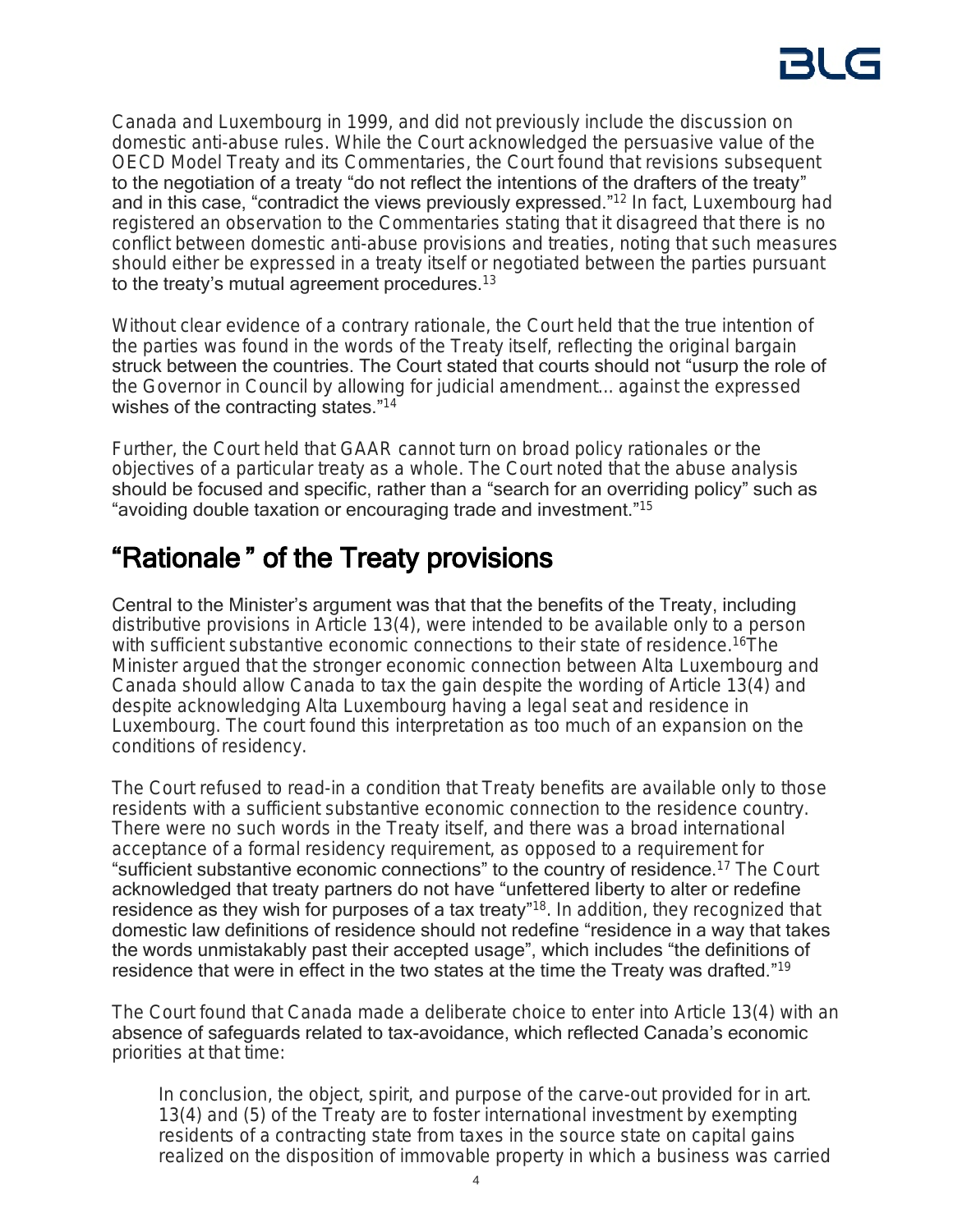on, or on the disposition of shares whose value is derived principally from such immovable property. The fact that the capital gains may not be taxed in Luxembourg, leading to double non-taxation, and the fact that conduit corporations can take advantage of the carve-out are tax planning outcomes consistent with the bargain struck between Canada and Luxembourg. Although Canada had a greater claim to tax such income based on the theory of economic allegiance and would have most likely received more tax revenues without the carve-out given its traditional status as a source state, Canada agreed to forego its right to tax such capital gains, regardless of whether they would be taxed in Luxembourg, in order to attract foreign investment in business assets embodied in immovable property located in Canada (e.g. hotels, mines, or oil shales) and to reap the economic benefits generated by that investment. This is what was actually agreed upon. It appears that Canada was aware of tax planning strategies using conduit corporations in Luxembourg but that it made a deliberate choice not to include anti-avoidance provisions that would have addressed this situation in the Treaty.<sup>2</sup>

Since the avoidance transaction did not defeat the underlying rationale or the "object, spirit, or purpose" of the relevant provisions of the Treaty, the GAAR did not apply.

# **Future implications**

Although the decision paves the way for companies that have previously used the Luxembourg Treaty and other similar international legal regimes as a means of achieving desired tax benefits, this type of holding structure will likely become less common. In the Liberal Party of Canada's 2021 Platform "[Forward for Everyone](https://liberal.ca/our-platform)," the current Federal government pledged to modernize the GAAR regime in Canada and focus on "economic substance. In addition, Canada has entered into the Multilateral Instrument<sup>21</sup> (MLI) with numerous other OECD countries including Luxembourg, which amends tax treaties entered into before the date of the MLI. Under the MLI, tax authorities may deny tax treaty benefits if one of the principal purposes of an arrangement or transaction was to obtain the treaty benefits.

Regardless, the decision provides clarity and sets a precedent for both treaty interpretation and GAAR analysis.

For more information on this decision, or the application of the GAAR, please reach out to any of the authors or key contacts listed below.

## **Footnotes**

<sup>1</sup> Convention between the Government of Canada and the Government of the Grand Duchy of Luxembourg for the Avoidance of Double Taxation and the Prevention of Fiscal Evasion with Respect to Taxes on Income and on Capital, Can. T.S. 2000 No. 22 (the "Treaty").

2 *Income Tax Act*, RSC 1985, c 1 (5th Supp) s 245.

<sup>3</sup> *Alta Energy Luxembourg S.A.R.L. v. The Queen*, 2018 TCC 152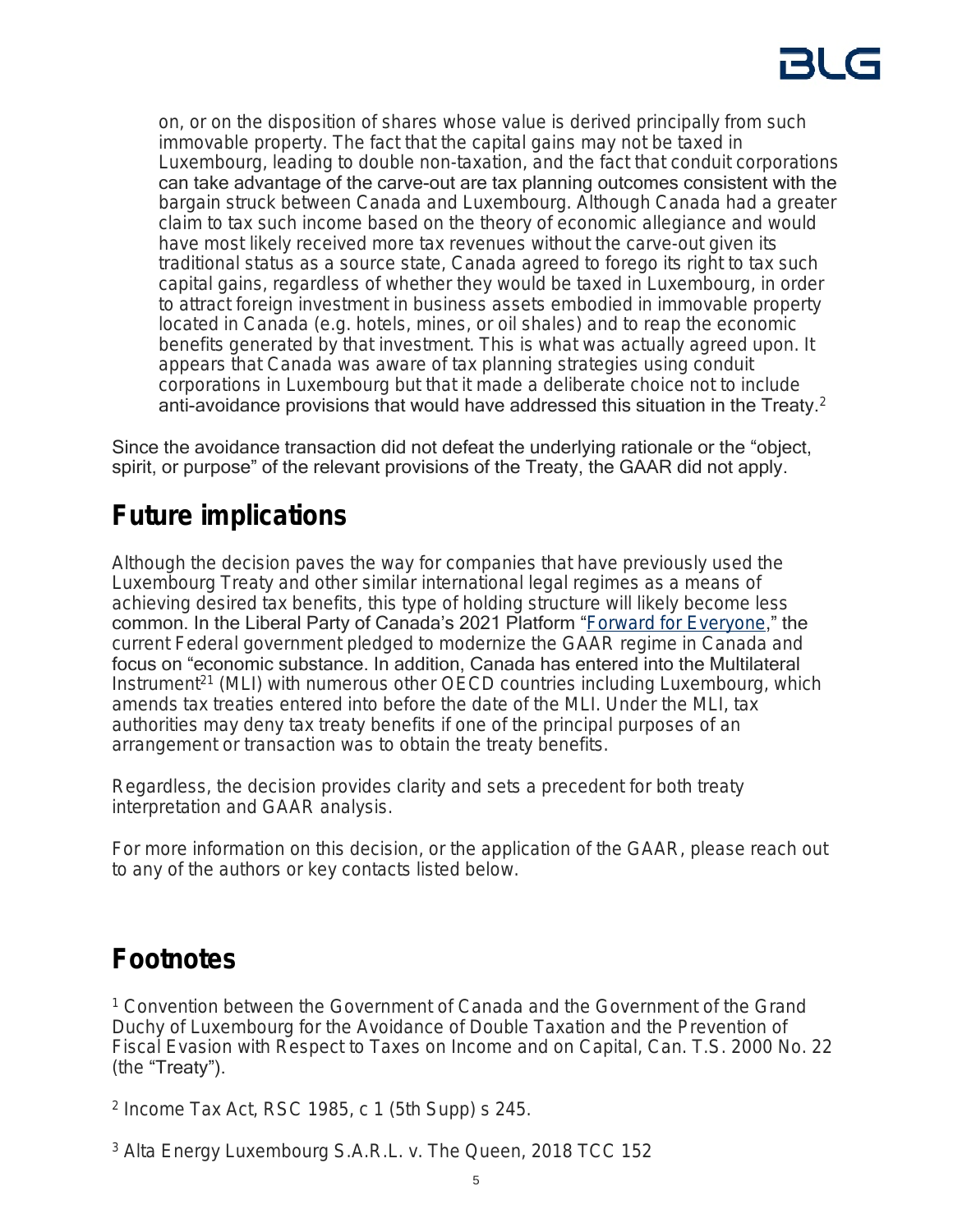<sup>4</sup> *The Queen v. Alta Energy Luxembourg S.A.R.L.*, 2020 FCA 43 atpara 80.

<sup>5</sup> *Canada Trustco Mortgage Co. v. Canada*, 2005 SCC 54, [2005] 2 S.C.R. 601 at para 11, citing *Commissioners of Inland Revenue v. Duke of Westminster*, [1936] AC 1 (HL).

6 *Ibid.*

<sup>7</sup> *Supra* note 4, citing *Canada Trustco* at para 45.

<sup>8</sup>> *Canada v. Alta Energy Luxembourg S.A.R.L.*, *supra* note 1 at paras 29-30.

9 *Ibid* at para 47.

<sup>10</sup> *Ibid* at para 92.

<sup>11</sup> Ibid at para 38-45; see also Organisation for Economic Co-operation and Development. Model Tax Convention on Income and on Capital: Condensed Version. Paris, 2003 and 2017.

<sup>12</sup> *Ibid* at paras 42-43.

<sup>13</sup> Ibid at para 44, citing Luxembourg's registered observation on the "Commentary on Article 1" of the 2003 OECD Model Treaty.

<sup>14</sup> *Ibid* at para 45.

<sup>15</sup> *Ibid* at para 49.

<sup>16</sup> *Ibid* at para 57.

<sup>17</sup> *Ibid* at para 62

<sup>18</sup> *Ibid* at para 59.

<sup>19</sup> *Ibid*.

<sup>20</sup> *Ibid* at para 89

<sup>21</sup> The MLI was implemented in Canada by the *Multilateral Instrument in Respect of Tax Conventions Act*, SC 2019, c 12.

By:

[Jennifer Hanna](https://www.blg.com/en/people/h/hanna-jennifer), [Greg Rafter](https://www.blg.com/en/student-programs/meet-our-students/calgary/rafter-greg)

Services:

[Tax,](https://www.blg.com/en/services/practice-areas/tax) [Tax Disputes & Litigation](https://www.blg.com/en/services/practice-areas/disputes/tax-disputes-litigation)